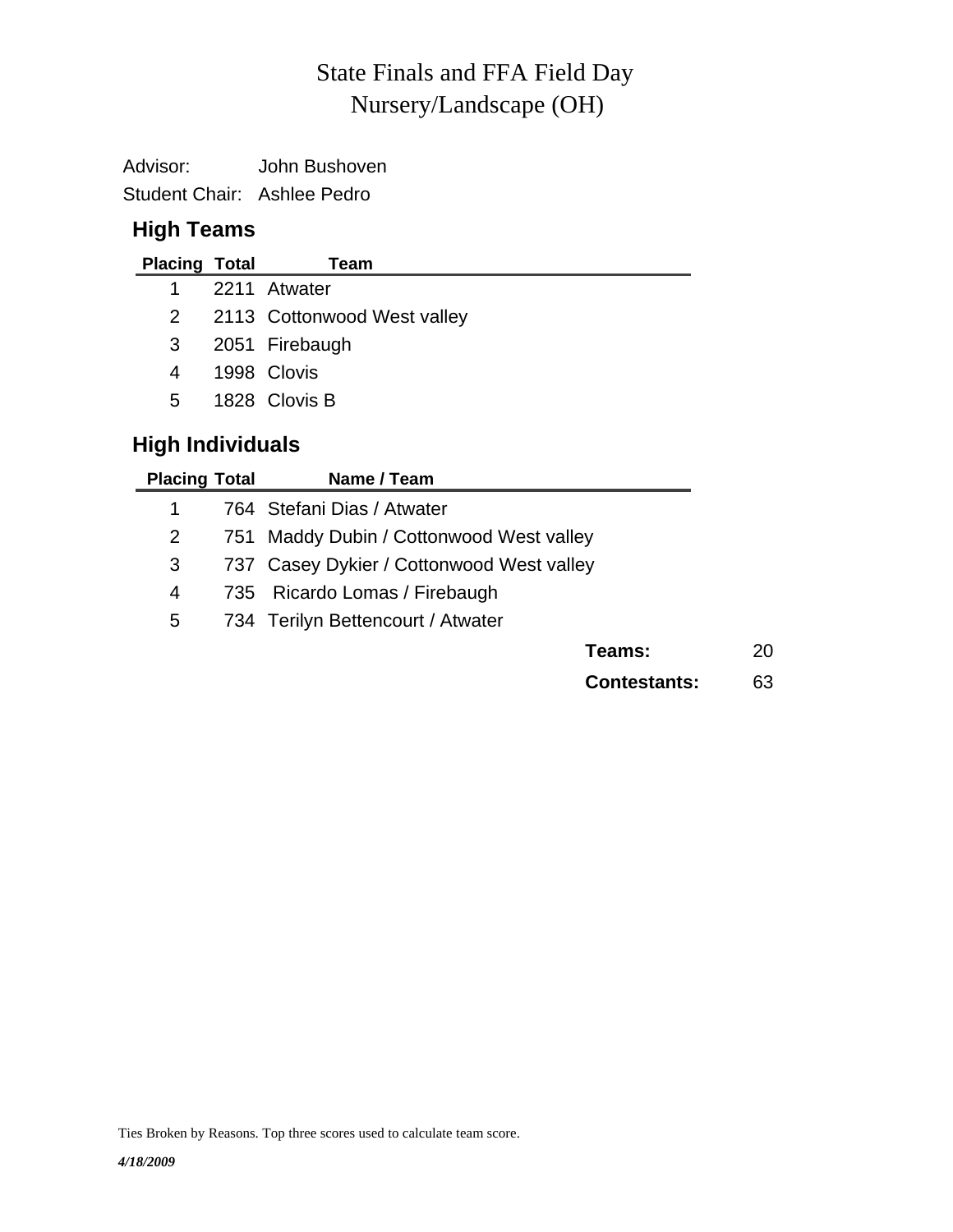# State Finals and FFA Field Day **Nursery/Landscape (OH)** State Finals and FFA Field Day

| <b>Team Results</b> |       |        |       |                      |                |      |              |     |             |              |
|---------------------|-------|--------|-------|----------------------|----------------|------|--------------|-----|-------------|--------------|
|                     | Trees | Shrubs | Flats | <b>Trees Reasons</b> | Shrubs Reasons | ID   | Written Test | Tie | Total Place |              |
| Atwater             | 142   | 141    | 150   | 144                  | 138            | 1064 | 432          | 282 | 2211        | $\mathbf{1}$ |
| Caruthers           | 130   | 146    | 144   | 117                  | 112            | 484  | 368          | 229 | 1501        | 11           |
| Clovis              | 136   | 139    | 144   | 120                  | 127            | 924  | 408          | 247 | 1998        | 4            |
| Clovis B            | 144   | 127    | 150   | 126                  | 121            | 740  | 420          | 247 | 1828        | 5            |
| Cottonwood West v   | 138   | 129    | 134   | 139                  | 125            | 960  | 488          | 264 | 2113        | 2            |
| Etna                | 146   | 93     | 140   | 129                  | 106            | 292  | 324          | 235 | 1230        | 16           |
| Etna B              | 88    | 88     | 93    | 69                   | 78             | 176  | 176          | 147 | 768         | 19           |
| Fallbrook           | 140   | 97     | 128   | 125                  | 94             | 608  | 424          | 219 | 1616        | 9            |
| Firebaugh           | 146   | 144    | 139   | 140                  | 138            | 960  | 384          | 278 | 2051        | 3            |
| Fowler              | 128   | 121    | 148   | 110                  | 120            | 704  | 440          | 230 | 1771        | 6            |
| Fresno-Central      | 144   | 130    | 142   | 110                  | 115            | 280  | 356          | 225 | 1277        | 15           |
| Heritage            | 128   | 101    | 144   | 111                  | 99             | 440  | 380          | 210 | 1403        | 12           |
| Las Plumas          | 124   | 128    | 147   | 101                  | 89             | 340  | 356          | 190 | 1285        | 14           |
| Linvingston B       | 20    | 48     | 29    | 35                   | 34             | 128  | 156          | 69  | 450         | 20           |
| Littlerock          | 122   | 133    | 150   | 116                  | 105            | 708  | 356          | 221 | 1690        | 8            |
| Livingston          | 114   | 130    | 144   | 117                  | 102            | 408  | 324          | 219 | 1339        | 13           |
| Merced              | 94    | 100    | 98    | 71                   | 79             | 248  | 192          | 150 | 882         | 18           |
| Placer              | 118   | 148    | 146   | 118                  | 116            | 640  | 424          | 234 | 1710        | 7            |
| Reedley             | 108   | 136    | 128   | 106                  | 97             | 216  | 336          | 203 | 1127        | 17           |
| Selma               | 142   | 127    | 146   | 116                  | 95             | 580  | 388          | 211 | 1594        | 10           |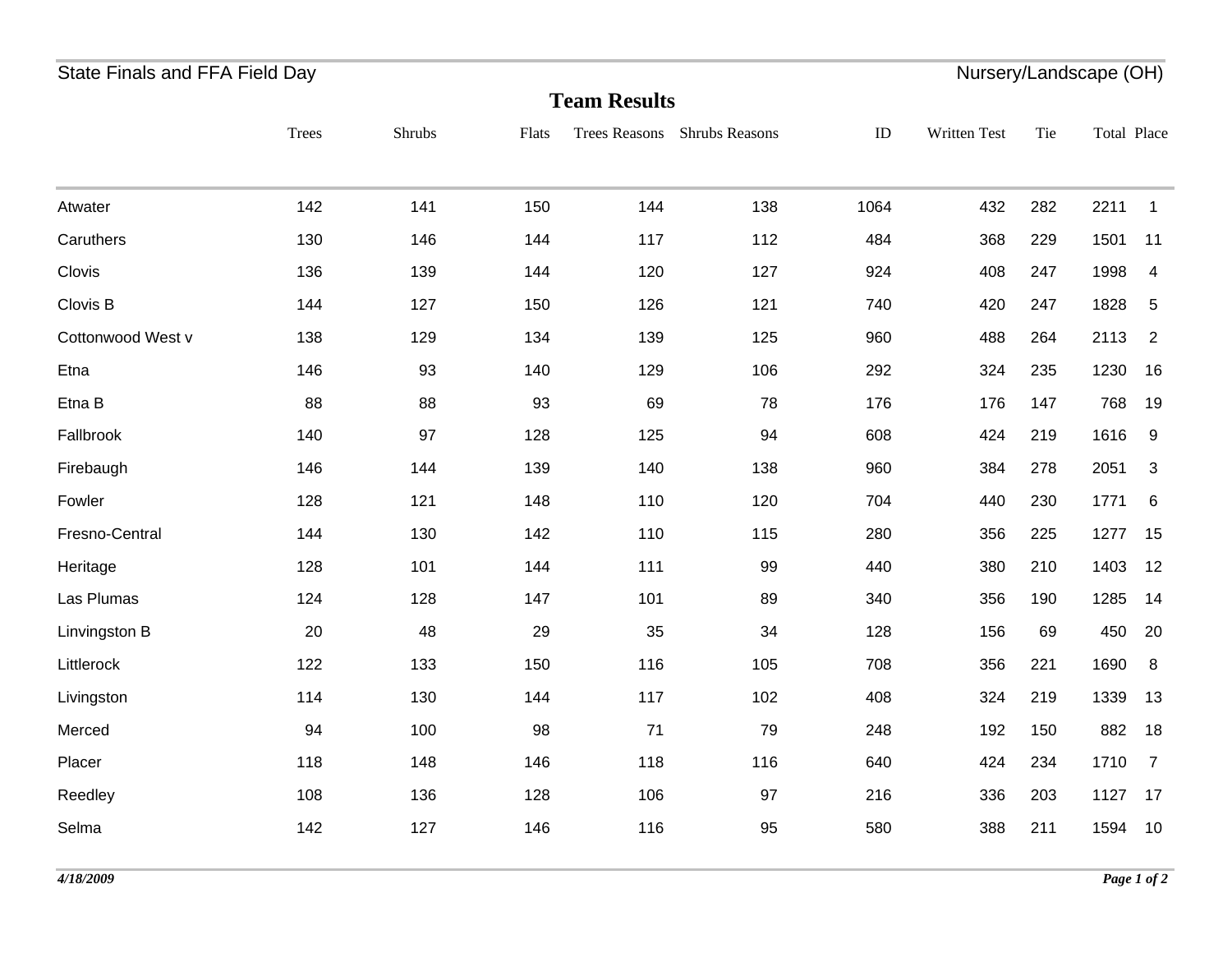# State Finals and FFA Field Day **Nursery/Landscape (OH)** State Finals and FFA Field Day

### **Team Results**

Tie Total Place Trees Shrubs Flats Trees Reasons Shrubs Reasons ID Written Test

Ties Broken by Reasons. Top three scores used to calculate team score.

| <b>Class</b>        | Max Score Official Cut 1 Cut 2 Cut 3 |      |   |   |   |
|---------------------|--------------------------------------|------|---|---|---|
| 01 Trees            | 50                                   | 4321 | 2 | 4 | 8 |
| 02 Shrubs           | 50                                   | 3214 | 3 | 2 |   |
| 03 Flats            | 50                                   | 4231 | 4 | 2 | 3 |
| 04 Trees Reasons    | 50                                   |      |   |   |   |
| 05 Shrubs Reasons   | 50                                   |      |   |   |   |
| 06 ID               | 400                                  |      |   |   |   |
| <b>Written Test</b> | 200                                  |      |   |   |   |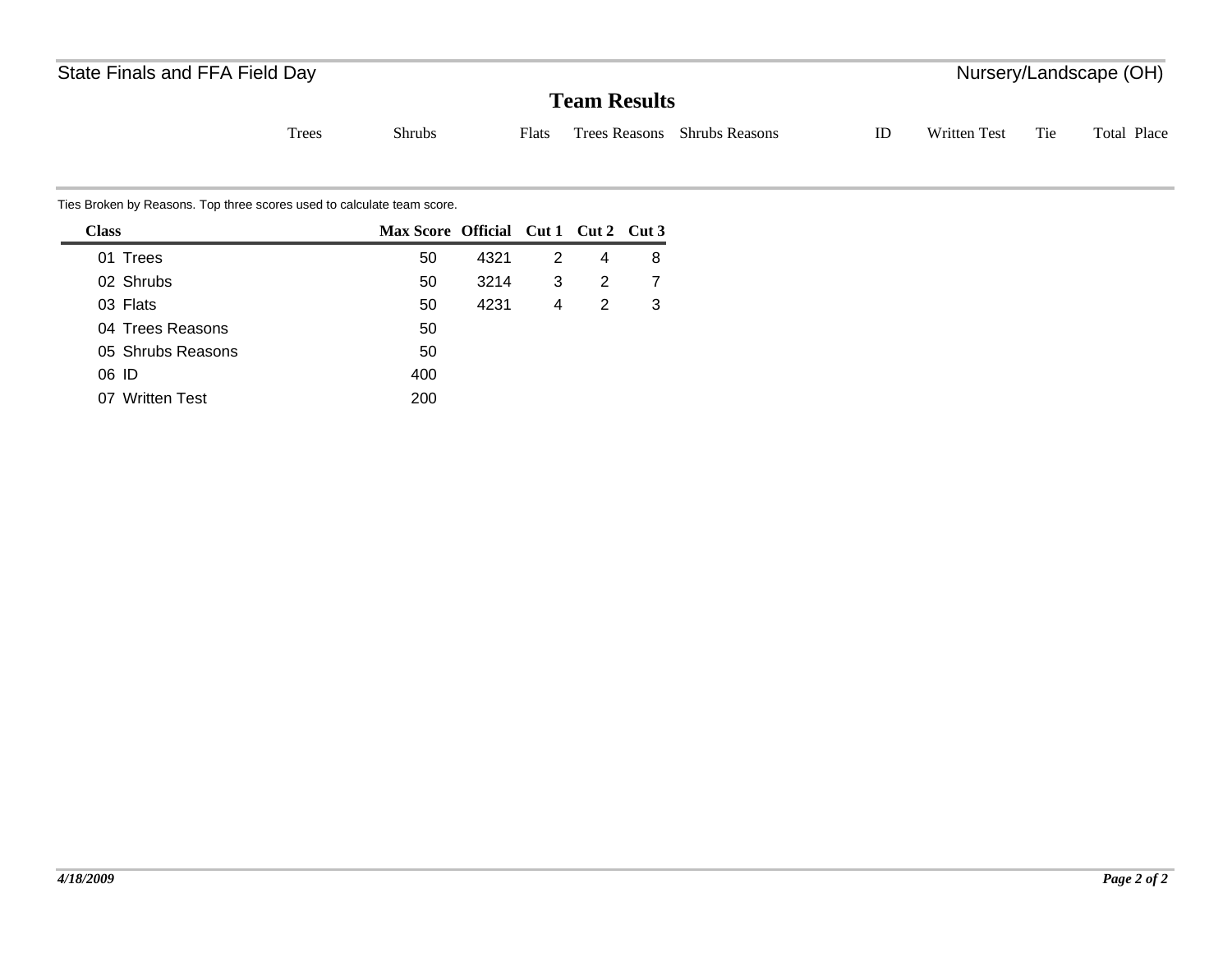| State Finals and FFA Field Day |              |        |       |                           |                |          |              |     | Nursery/Landscape (OH) |                         |
|--------------------------------|--------------|--------|-------|---------------------------|----------------|----------|--------------|-----|------------------------|-------------------------|
|                                |              |        |       | <b>Individual Results</b> |                |          |              |     |                        |                         |
|                                | <b>Trees</b> | Shrubs | Flats | <b>Trees Reasons</b>      | Shrubs Reasons | $\rm ID$ | Written Test | Tie | Total                  | Place                   |
| <b>Atwater</b>                 |              |        |       |                           |                |          |              |     | 2211                   | $\overline{1}$          |
| Christina Willman              | 40           | 48     | 48    | 37                        | 47             | 336      | 148          | 84  | 704                    | $\overline{7}$          |
| <b>Lilly Reyes</b>             | 46           | 48     | 50    | 47                        | 42             | 344      | 136          | 89  | $713*6$                |                         |
| Stefani Dias                   | 50           | 43     | 50    | 49                        | 48             | 368      | 156          | 97  | 764* 1                 |                         |
| Terilyn Bettencourt            | 46           | 50     | 50    | 48                        | 48             | 352      | 140          | 96  | $734*5$                |                         |
| <b>Caruthers</b>               |              |        |       |                           |                |          |              |     | <b>1501</b>            | 11                      |
| Harman Batth                   | 42           | 50     | 48    | 35                        | 23             | 116      | 96           | 58  | 410*                   | 50                      |
| Morgan Wenter                  | 40           | 48     | 48    | 40                        | 45             | 188      | 136          | 85  | 545*                   | 28                      |
| Samantha Robinson              | 48           | 48     | 48    | 42                        | 44             | 180      | 136          | 86  | 546* 27                |                         |
| <b>Clovis B</b>                |              |        |       |                           |                |          |              |     | 1828                   | $\overline{5}$          |
| Katelyn Armenta                | 48           | 50     | 50    | 47                        | 47             | 224      | 152          | 94  | 618* 22                |                         |
| Rachael Van Bergen             | 48           | 34     | 50    | 41                        | 32             | 332      | 140          | 73  | 677*                   | 11                      |
| Toushulong Vang                | 48           | 43     | 50    | 38                        | 42             | 184      | 128          | 80  | 533* 29                |                         |
| <b>Clovis</b>                  |              |        |       |                           |                |          |              |     | <u>1998</u>            | $\overline{4}$          |
| Astyn Lopez                    | 48           | 50     | 50    | 37                        | 45             | 304      | 128          | 82  | 662*                   | 15                      |
| <b>Beatriz Rodriguez</b>       | 48           | 50     | 46    | 43                        | 45             | 320      | 132          | 88  | 684*                   | 8                       |
| Kelsey Escobar                 | 40           | 39     | 48    | 40                        | 37             | 300      | 148          | 77  | 652*                   | 17                      |
| Nick Dalton                    | 42           | 48     | 21    | 34                        | 36             | 304      | 164          | 70  | 649                    | 19                      |
| <b>Cottonwood West valley</b>  |              |        |       |                           |                |          |              |     | 2113                   | $\overline{2}$          |
| Casey Dykier                   | 40           | 43     | 50    | 43                        | 37             | 348      | 176          | 80  | 737*                   | $\overline{\mathbf{3}}$ |
| <b>Heather Haines</b>          | 50           | 43     | 34    | 48                        | 46             | 252      | 152          | 94  | 625* 21                |                         |
| <b>Maddy Dubin</b>             | 48           | 43     | 50    | 48                        | 42             | 360      | 160          | 90  | 751 * 2                |                         |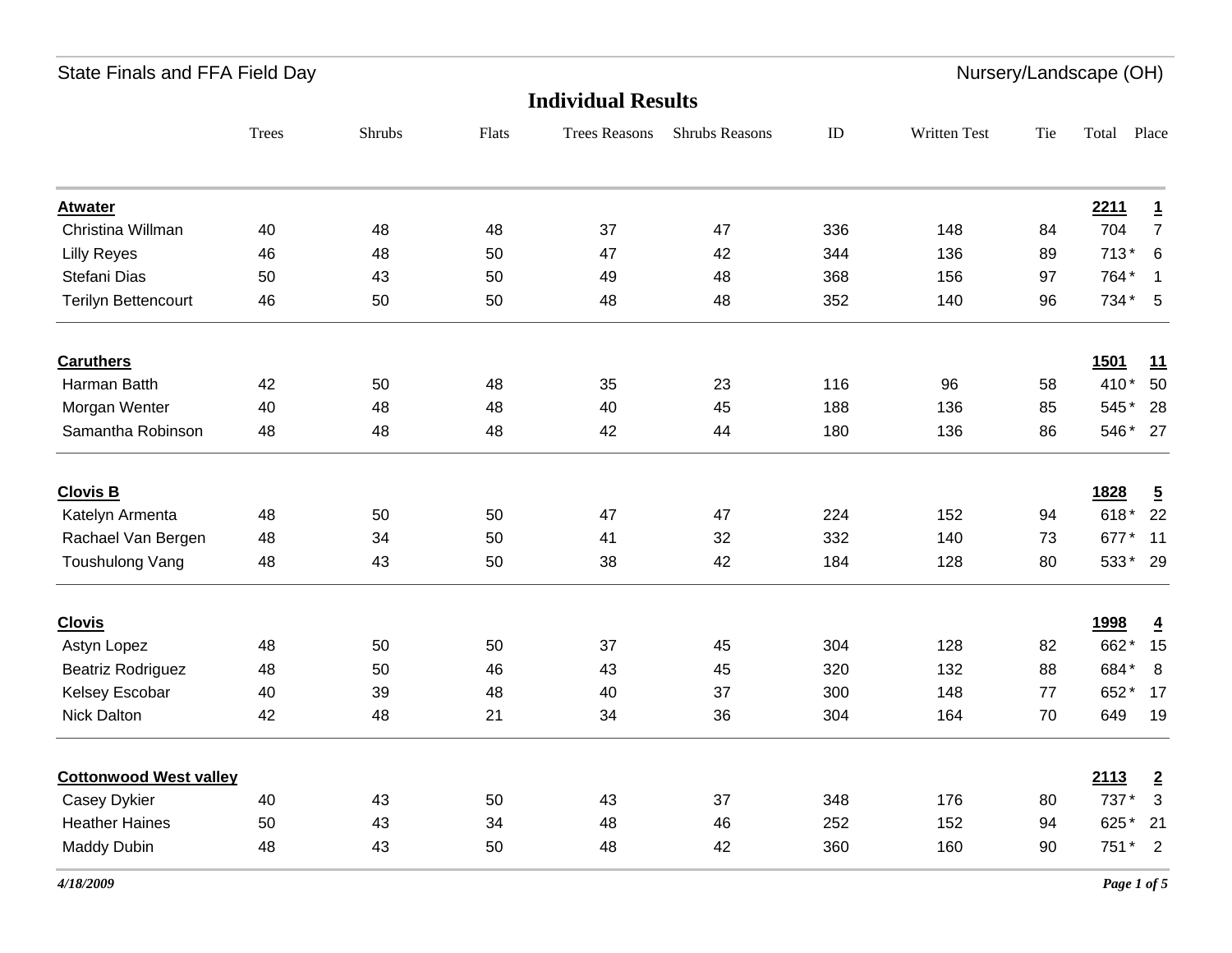State Finals and FFA Field Day **Nursery**/Landscape (OH)

# **Individual Results**

| murviuuai nusulus     |              |        |       |                      |                |     |                     |     |             |                         |
|-----------------------|--------------|--------|-------|----------------------|----------------|-----|---------------------|-----|-------------|-------------------------|
|                       | <b>Trees</b> | Shrubs | Flats | <b>Trees Reasons</b> | Shrubs Reasons | ID  | <b>Written Test</b> | Tie | Total       | Place                   |
|                       |              |        |       |                      |                |     |                     |     |             |                         |
| Etna B                |              |        |       |                      |                |     |                     |     | 768         | <u>19</u>               |
| Abby Travis           | 40           | 48     | 47    | 36                   | 48             | 136 | 116                 | 84  | 471*        | 36                      |
| <b>Emily Travis</b>   | 48           | 40     | 46    | 33                   | 30             | 40  | 60                  | 63  | 297* 63     |                         |
| <b>Etna</b>           |              |        |       |                      |                |     |                     |     | 1230        | <u>16</u>               |
| Allyson Fleener       | 48           | 22     | 50    | 39                   | 36             | 56  | 108                 | 75  | 359*        | 58                      |
| Amanda Stout          | 48           | 28     | 42    | 41                   | 26             | 100 | 104                 | 67  | 389*        | 54                      |
| Erin Kerns            | 48           | 19     | 50    | 38                   | 29             | 40  | 108                 | 67  | 332         | 61                      |
| John Moran            | 50           | 43     | 48    | 49                   | 44             | 136 | 112                 | 93  | 482* 33     |                         |
| <b>Fallbrook</b>      |              |        |       |                      |                |     |                     |     | 1616        | $\overline{\mathbf{a}}$ |
| Mags Andreoli         | 50           | 50     | 50    | 46                   | 34             | 300 | 148                 | 80  | 678*        | 9                       |
| Noelle Murphy         | 50           | 28     | 28    | 39                   | 29             | 172 | 132                 | 68  | 478 *       | 35                      |
| <b>Torren Sampson</b> | 40           | 19     | 50    | 40                   | 31             | 136 | 144                 | 71  | 460* 41     |                         |
| Zachariah Chubb       | 40           | 34     | 50    | 37                   | 26             | 104 | 136                 | 63  | 427         | 48                      |
| <b>Firebaugh</b>      |              |        |       |                      |                |     |                     |     | 2051        | $\overline{3}$          |
| Ricardo Lomas         | 48           | 48     | 46    | 45                   | 48             | 364 | 136                 | 93  | 735*        | $\overline{4}$          |
| Amanda Quinteros      | 48           | 48     | 43    | 47                   | 47             | 284 | 136                 | 94  | 653* 16     |                         |
| Chris Escoto          | 50           | 43     | 48    | 43                   | 46             | 232 | 144                 | 89  | 606         | 23                      |
| Martha Marin          | 50           | 48     | 50    | 48                   | 43             | 312 | 112                 | 91  | 663* 14     |                         |
| <b>Fowler</b>         |              |        |       |                      |                |     |                     |     | <u>1771</u> | $\underline{6}$         |
| Denishia Aguilar      | 42           | 28     | 50    | 36                   | 26             | 112 | 128                 | 62  | 422*        | 49                      |
| <b>Gabriel Molina</b> | 38           | 43     | 50    | 34                   | 48             | 316 | 148                 | 82  | 677* 10     |                         |
|                       |              |        |       |                      |                |     |                     |     |             |                         |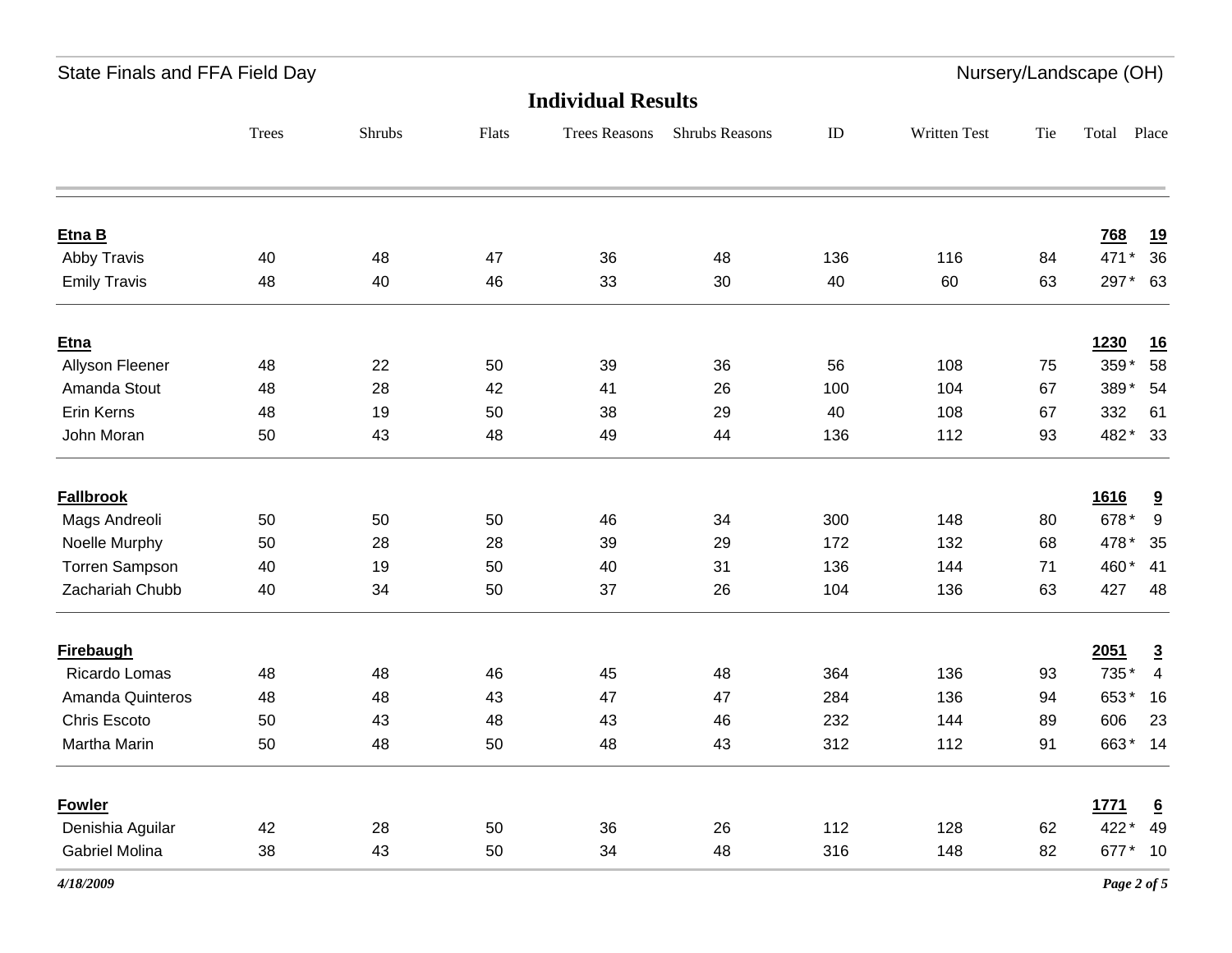| State Finals and FFA Field Day |       |        |       |                           |                |     |              |     | Nursery/Landscape (OH) |                 |
|--------------------------------|-------|--------|-------|---------------------------|----------------|-----|--------------|-----|------------------------|-----------------|
|                                |       |        |       | <b>Individual Results</b> |                |     |              |     |                        |                 |
|                                | Trees | Shrubs | Flats | <b>Trees Reasons</b>      | Shrubs Reasons | ID  | Written Test | Tie | Total Place            |                 |
| <b>Trevor Murphy</b>           | 48    | 50     | 48    | 40                        | 46             | 276 | 164          | 86  | 672* 12                |                 |
| <b>Fresno-Central</b>          |       |        |       |                           |                |     |              |     | 1277                   | 15              |
| Breyana Hurd                   | 48    | 43     | 50    | 36                        | 38             | 116 | 104          | 74  | 435*                   | 47              |
| Dara Real                      | 48    | 39     | 50    | 32                        | 39             | 76  | 120          | 71  | 404* 51                |                 |
| <b>Matthew Hanlin</b>          | 48    | 48     | 42    | 42                        | 38             | 88  | 132          | 80  | 438* 45                |                 |
| <b>Heritage</b>                |       |        |       |                           |                |     |              |     | 1403                   | 12              |
| Janette Sanchez                | 46    | 34     | 48    | 38                        | 39             | 276 | 152          | 77  | 633*                   | 20              |
| Josh Peck                      | 40    | 19     | 48    | 38                        | 24             | 36  | 116          | 62  | $321*$                 | 62              |
| Luis Arias                     | 42    | 48     | 48    | 35                        | 36             | 128 | 112          | 71  | 449* 43                |                 |
| <b>Las Plumas</b>              |       |        |       |                           |                |     |              |     | <u>1285</u>            | <u>14</u>       |
| <b>Brenda Feuerstein</b>       | 50    | 50     | 50    | 39                        | 34             | 116 | 128          | 73  | 467*                   | 39              |
| <b>Elizabeth Flores</b>        | 26    | 48     | 47    | 33                        | 35             | 176 | 116          | 68  | 481*                   | 34              |
| Kenny Smith                    | 48    | 30     | 50    | 29                        | 20             | 48  | 112          | 49  | 337* 60                |                 |
| <b>Linvingston B</b>           |       |        |       |                           |                |     |              |     | 450                    | 20              |
| <b>Monty Bates</b>             | 20    | 48     | 29    | 35                        | 34             | 128 | 156          | 69  | 450* 42                |                 |
| <b>Littlerock</b>              |       |        |       |                           |                |     |              |     | <b>1690</b>            | $\underline{8}$ |
| Amanda Bennett                 | 48    | 43     | 50    | 40                        | 27             | 88  | 100          | 67  | 396                    | 53              |
| Jessica Briggs                 | 40    | 48     | 50    | 37                        | 37             | 256 | 104          | 74  | 572*                   | 24              |
| Jiggs Briggs                   | 42    | 42     | 50    | 39                        | 32             | 140 | 124          | 71  | 469*                   | 38              |
| Luis Nichols                   | 40    | 43     | 50    | 40                        | 36             | 312 | 128          | 76  | 649* 18                |                 |
|                                |       |        |       |                           |                |     |              |     |                        |                 |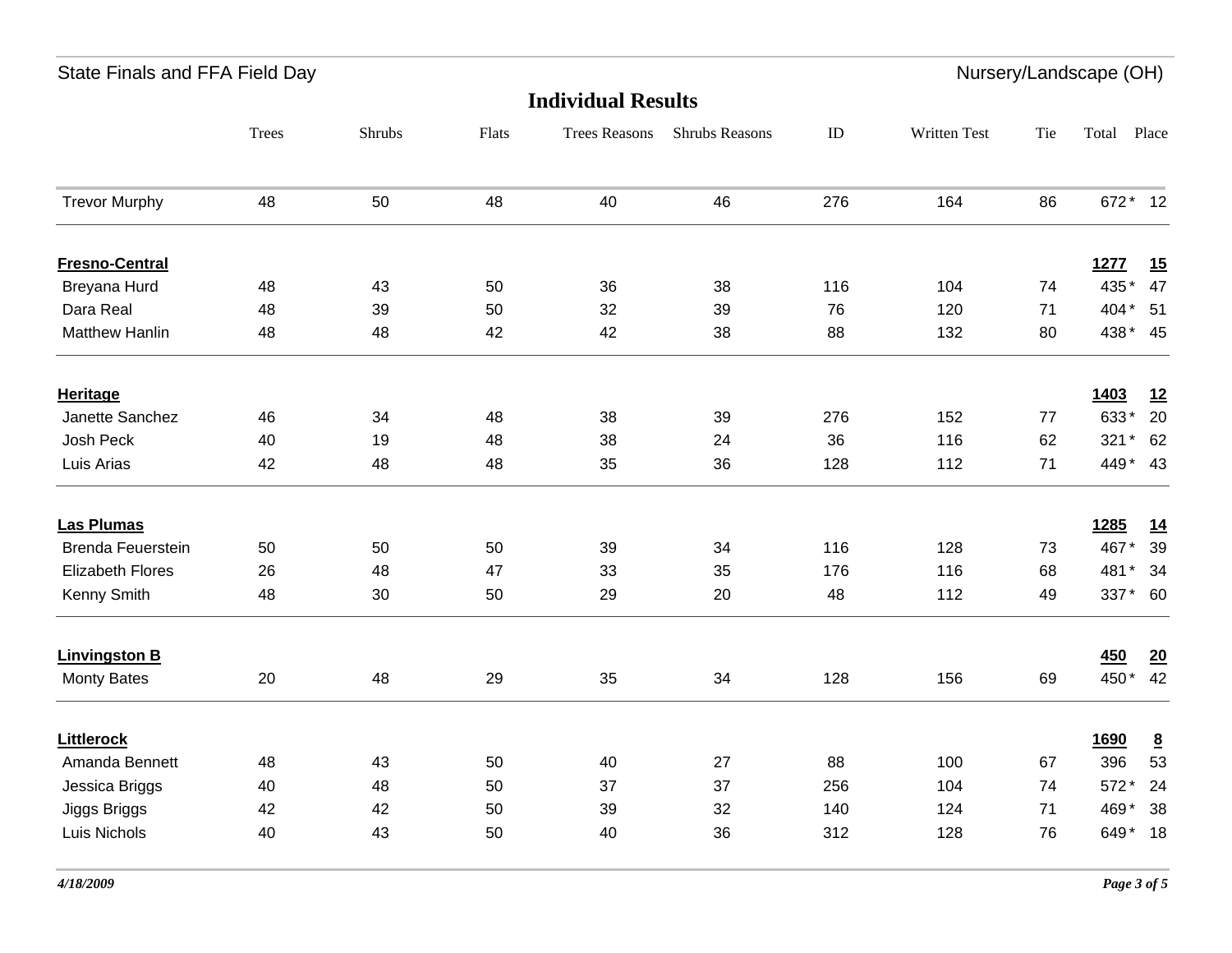State Finals and FFA Field Day **Nursery**/Landscape (OH)

# **Individual Results**

|                         |              |        |       |                      | <b>RUGGE INCOURS</b>  |     |              |     |         |              |  |
|-------------------------|--------------|--------|-------|----------------------|-----------------------|-----|--------------|-----|---------|--------------|--|
|                         | <b>Trees</b> | Shrubs | Flats | <b>Trees Reasons</b> | <b>Shrubs Reasons</b> | ID  | Written Test | Tie | Total   | Place        |  |
|                         |              |        |       |                      |                       |     |              |     |         |              |  |
| <b>Livingston</b>       |              |        |       |                      |                       |     |              |     | 1339    | <u>13</u>    |  |
| Armando Garcia          | 50           | 48     | 48    | 42                   | 39                    | 144 | 92           | 81  | 463*    | 40           |  |
| Bernardo Garcia         | 40           | 43     | 48    | 40                   | 34                    | 64  | 108          | 74  | 377     | 57           |  |
| <b>Fidel Castro</b>     | 26           | 39     | 48    | 37                   | 30                    | 100 | 108          | 67  | 388*    | 55           |  |
| Francisco Hurtado       | 38           | 43     | 48    | 38                   | 33                    | 164 | 124          | 71  | 488* 32 |              |  |
| <b>Merced</b>           |              |        |       |                      |                       |     |              |     | 882     | <u>18</u>    |  |
| Ciarra Sanchez          | 48           | 50     | 50    | 34                   | 37                    | 124 | 104          | 71  | 447* 44 |              |  |
| Mark Mua                | 46           | 50     | 48    | 37                   | 42                    | 124 | 88           | 79  | 435* 46 |              |  |
| Placer                  |              |        |       |                      |                       |     |              |     | 1710    | $\mathbf{Z}$ |  |
| Alyssa Waldrop          | 46           | 48     | 48    | 43                   | 37                    | 124 | 124          | 80  | 470* 37 |              |  |
| Rebecca Gooder          | 24           | 50     | 50    | 34                   | 35                    | 224 | 152          | 69  | 569* 25 |              |  |
| Sarah Gooder            | 48           | 50     | 48    | 41                   | 44                    | 292 | 148          | 85  | 671* 13 |              |  |
| <b>Reedley</b>          |              |        |       |                      |                       |     |              |     | 1127    | 17           |  |
| <b>Briana Cervantes</b> | 14           | 40     | 38    | 32                   | 27                    | 72  | 120          | 59  | 343* 59 |              |  |
| <b>Genesis Reyes</b>    | 48           | 48     | 47    | 36                   | 32                    | 76  | 116          | 68  | 403* 52 |              |  |
| Jeff Jones              | 46           | 48     | 43    | 38                   | 38                    | 68  | 100          | 76  | 381* 56 |              |  |
| Selma                   |              |        |       |                      |                       |     |              |     | 1594    | <u>10</u>    |  |
| Eric Lopez              | 48           | 34     | 48    | 36                   | 30                    | 220 | 112          | 66  | 528 *   | 30           |  |
| Ivan Lopez              | 48           | 50     | 48    | 41                   | 35                    | 140 | 148          | 76  | 510* 31 |              |  |
| James Clawson           | 46           | 43     | 50    | 39                   | 30                    | 220 | 128          | 69  | 556* 26 |              |  |